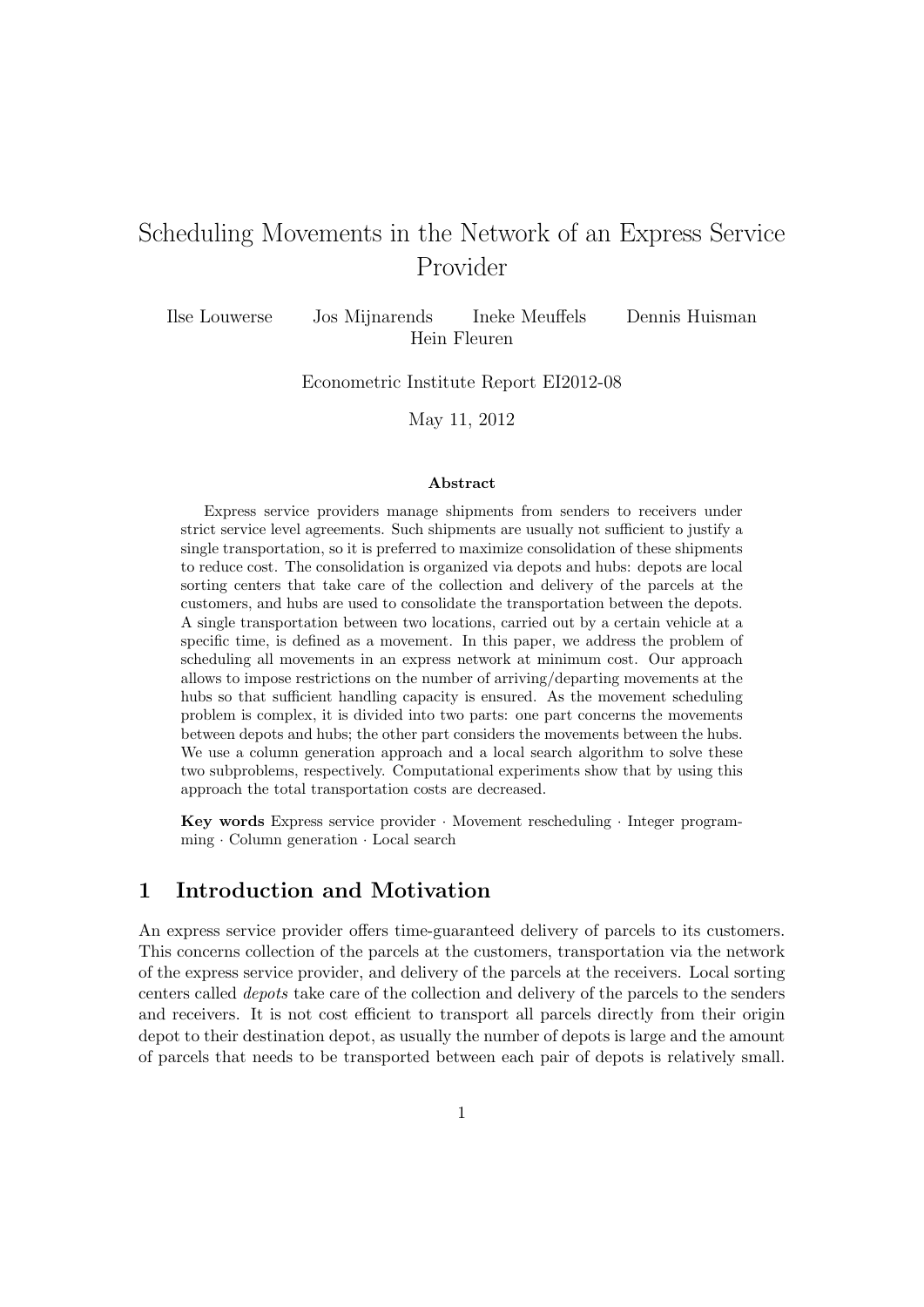Therefore, hubs are used to consolidate the transport between depots. At the hubs, parcels are unloaded from the arriving vehicles, sorted, and loaded on the departing vehicles.

Express service providers offer multiple service types to their customers. The service types differ in the date and time at which parcels need to be at their destination depot. We define a *flow* as all parcels between a pair of depots with the same service type. The origin cut-off time denotes the latest time a flow should be available at its origin depot, while the destination cut-off time denotes the latest time a flow has to arrive at its destination depot. For each flow a route, describing the sequence of locations visited when transporting the flow from its origin depot to its destination depot, has to be determined. The cut-off times determine which routes are possible for each flow.

Several vehicle types are used to transport the parcels along the routes. The vehicle types differ in speed, capacity and cost per kilometer. The preferred vehicle type depends on the number of parcels that needs to be transported and the time available to transport the parcels. In an express network, a number of vehicles move between the different types of locations according to a given schedule. One such transportation between two locations done by a certain vehicle type on a given time is called a movement. The challenge of scheduling all the movements in an express network at minimum cost is referred to as the movement scheduling problem.

The movement scheduling problem considered in this paper originates from one of the largest express providers in the world, as it was expected that its current scheduling process could be improvement. The current process is not supported by any modeling tools and movement schedules are improved locally, based on practical experiences. This research aims to develop a model that solves the movement scheduling problem.

For practical reasons, it might be desired to restrict the changes in the number of arrivals and departures at the hub locations. To ensure that the new movement scheme can be implemented on short term, the current hub capacities should be sufficient to handle the new movement scheme. In this research, we present additional constraints to take this into account. However, our goal is to find the optimal movement scheme, which can be obtained by relaxing these restrictions.

The solution approach that is presented in this paper divides the movement scheduling problem into two parts, such that for each part a well-known mathematical formulation can be developed. The first part concerns scheduling the movements between depots and hubs; we present a composite variable formulation and a column generation algorithm used to solve it. The second part concerns the problem of scheduling the movements between hubs, which is formulated as a network loading problem and solved with a local search algorithm.

The remainder of this paper is organized as follows. In Section 2 we discuss literature related to our problem, and we introduce the overall solution approach that we use. The mathematical formulations are given in Section 3. Section 4 describes the solution approach in more detail. In Section 5 the results of several experiments based on data of an express service provider are presented. The conclusions and some recommendations for further research are mentioned in Section 6.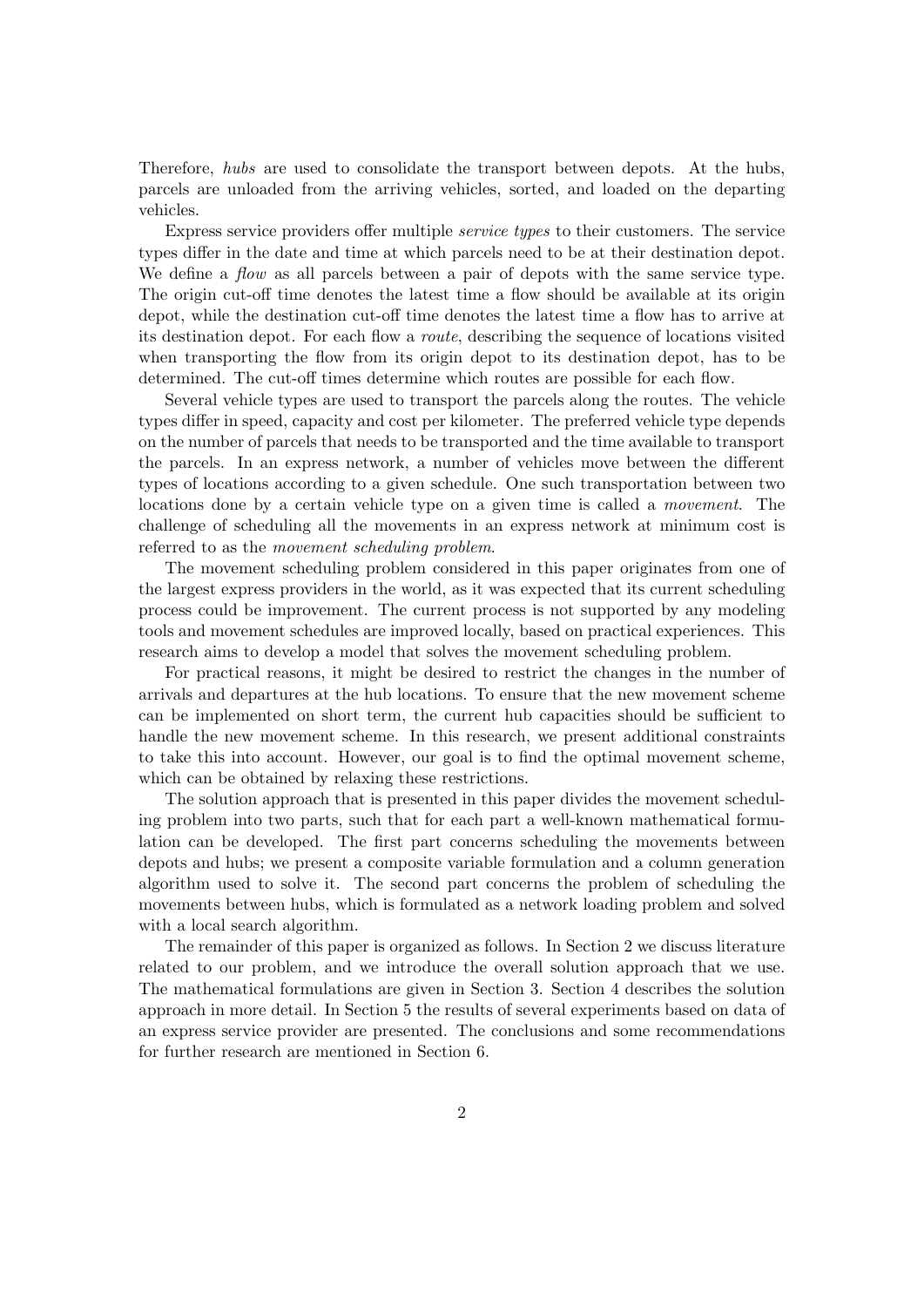## 2 Literature Review and Solution Framework

The movement scheduling problem has similarities to the service network design problem, which concerns the decision how to move the parcels from their origins to their destinations and how to route the vehicles. The movement scheduling problem can be seen as an extension of the service network design problem on three levels. First of all, the time component has to be integrated in the model. To accomplish this, the planning horizon is discretized and the physical network is replicated for each period. Such dynamic networks are presented in Farvolden and Powell (1994) and Pedersen et al. (2009). The second feature that has to be included is the general empty balancing of vehicles, also called repositioning. We refer to Dejax and Crainic (1987) for an overview of models for empty vehicle repositioning. The third feature concerns the design variables, which are the variables concerning the allocation of capacity to the arcs. In most network design models, these are binary variables. However, in our model several vehicles can be assigned to an arc, resulting in integer variables. Crainic (2000) describes a model with integer variables modeling discrete choice design decisions.

To our knowledge, there is no literature presenting problem structures corresponding to our problem. However, several papers deal with problems that have similarities with the problem described in this paper. Such problems are presented in Armacost et al. (2002), Armacost et al. (2004) and Barnhart and Schneur (1996). Two simplifications are made in these papers. First, the presented models concern an one hub structure. Second, sort start and end times at the hub are introduced as the latest time parcels can arrive at and leave from the hub, respectively. As a result of these sort start and end times two separate problems can be solved: one to determine the depot-hub routes and one to determine the hub-depot routes. Usually, the networks of the express service provider that motivate our research concern more than one hub without a distinct hub sort as vehicles arrive and departe within the same time window, so that the presented models are insufficient.

The research presented in this paper concerns multi-hub express network in which we determine the routings of the flows, the vehicles to be used and the schedules of the resulting movements. As we want to construct routes that go via several hubs, it is not realistic to use hub windows. Besides, we want to take into account a heterogeneous vehicle fleet, different service types, exact timing of movements and parcels, and routes via several depots and hubs. These additional aspects make it difficult to solve the movement rescheduling problem at once. Therefore, we divide the problem in several subproblems. For each subproblem a well-known mathematical formulation can be developed.

#### 2.1 Subproblems

Recall that for each flow a route has to be determined and that the cut-off times determine the routes that are possible for each flow. Two types of routes can be distinguished: direct routes and non-direct routes. In case the cut-off times are very tight and any possible route via at least one hub is infeasible, a direct route between the origin and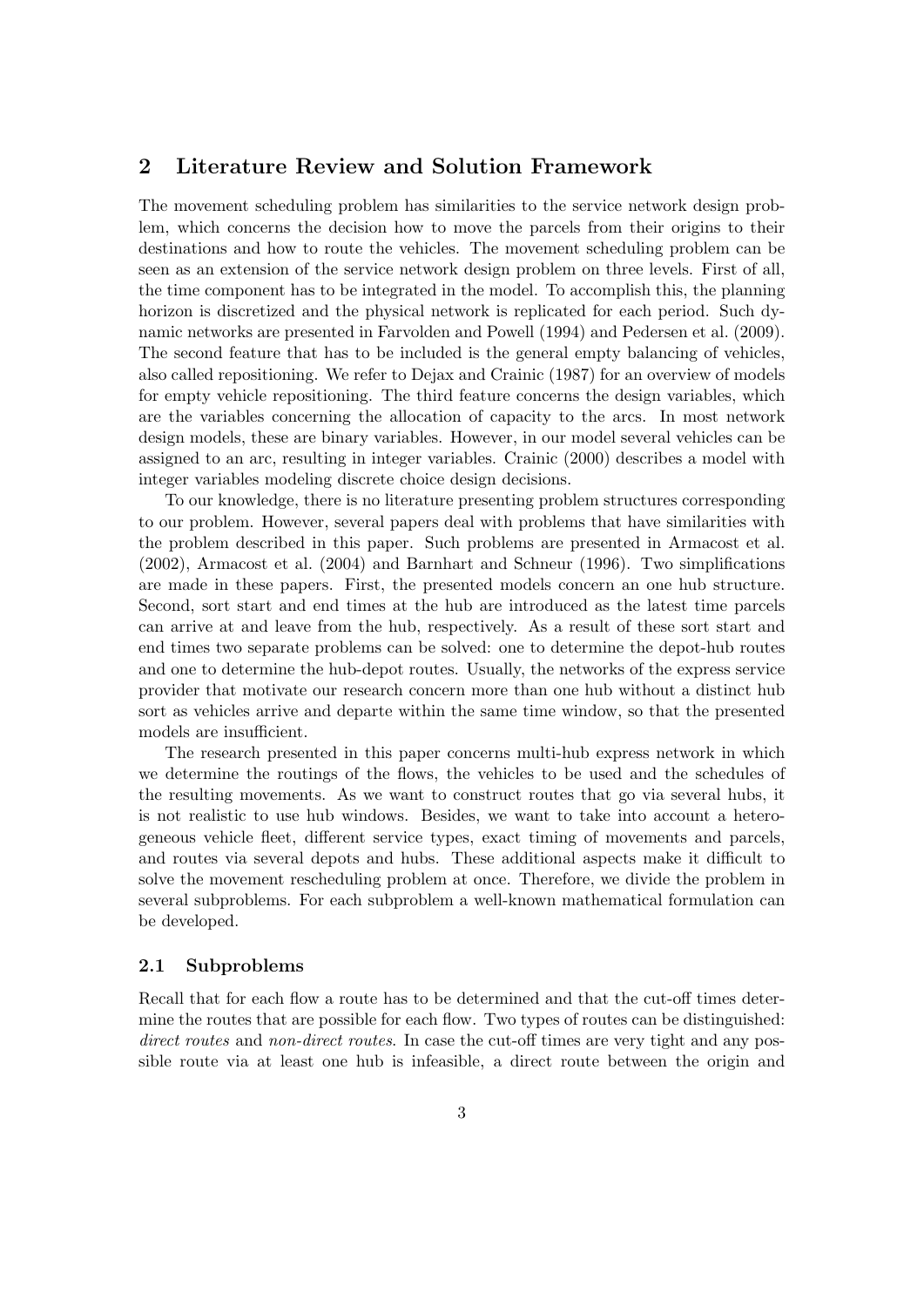destination depot of the flow is used. Large flows between depots can also be a reason to use a direct route. In any other case, the parcels can be consolidated and routed via one or several hubs.

Non-direct routes visit one or more intermediate locations, of which at least one is a hub. Non-direct routes are divided in routes from depots to hubs (DH-routes), routes between two hubs (HH-routes), and routes from hubs to depots (HD-routes). The problem of finding the non-direct routes is divided into two parts: the first part concerns movements from depots to hubs and vice versa (DH/HD-problem) and the second part concerns the movements between the hubs (HH-problem). As flows are routed via sequences of DH-, HH- and HD-routes, the problems are connected to each other.

A DH-route starts at a depot, possibly visits other depots to load parcels, and ends at a hub. During the pickup process, parcels can only be loaded and not unloaded, as sorting of parcels occurs at the hubs. Similarly, HD-routes start at a hub and visit one or more depots where parcels are unloaded. During the delivery process, parcels can only be unloaded. If a DH-route or a HD-route visits several depots, some processing time has to be taken into account at these intermediate depots to load or unload parcels. Once a DH-route ends and the parcels arrive at the hub, the parcels are unloaded, sorted, and loaded on a vehicle that moves either to another hub or to the destination depot. A composite variable approach as described in Armacost et al. (2002) is used to formulate the DH/HD-problem as a set partitioning problem. This formulation has the flexibility to handle practical constraints that cannot be easily incorporated in traditional formulations. We solve DH/HD-problem with a column generation algorithm. Barnhart et al. (1998) show that column generation can be successfully applied to set partitioning problems with a large number of variables.

HH-routes are used to route the parcels between the hubs. A HH-route visits at least two hubs. The first and last hubs on the HH-route are the hub at which the DH-route ends and the hub at which the HD-route starts, respectively. At each hub along a HH-route it is possible to both unload and load parcels. The HH-problem is formulated as a network loading problem. Network loading problems (NLPs) model the design of capacitated networks with no variable flow cost, and with facilities of fixed capacity available to carry flow. For an overview of models and algorithms of network design problems we refer to Magnanti and Wong (1984) and Magnanti and Mirchandani (1993). Despite the importance of the NLP in a variety of settings (freight transportation, telecommunications industry), the available research on it is limited. The primary focus in the literature has been on the uncapacitated variant. The algorithms and heuristics developed for the uncapacitated problem, as for instance presented in Holmberg and Hellstrand (1998), do usually not work very well for the capacitated problem. The gap between the integer solution and the linear programming solution is small for the uncapacitated variant, but not for the capacitated variant as shown by Leung et al. (1990). We will use a local search algorithm to solve the NLP.

To transport the parcels via a non-direct route, sequences of DH-, HH- and HDroutes have to be constructed. Two routes can be connected if the end location of the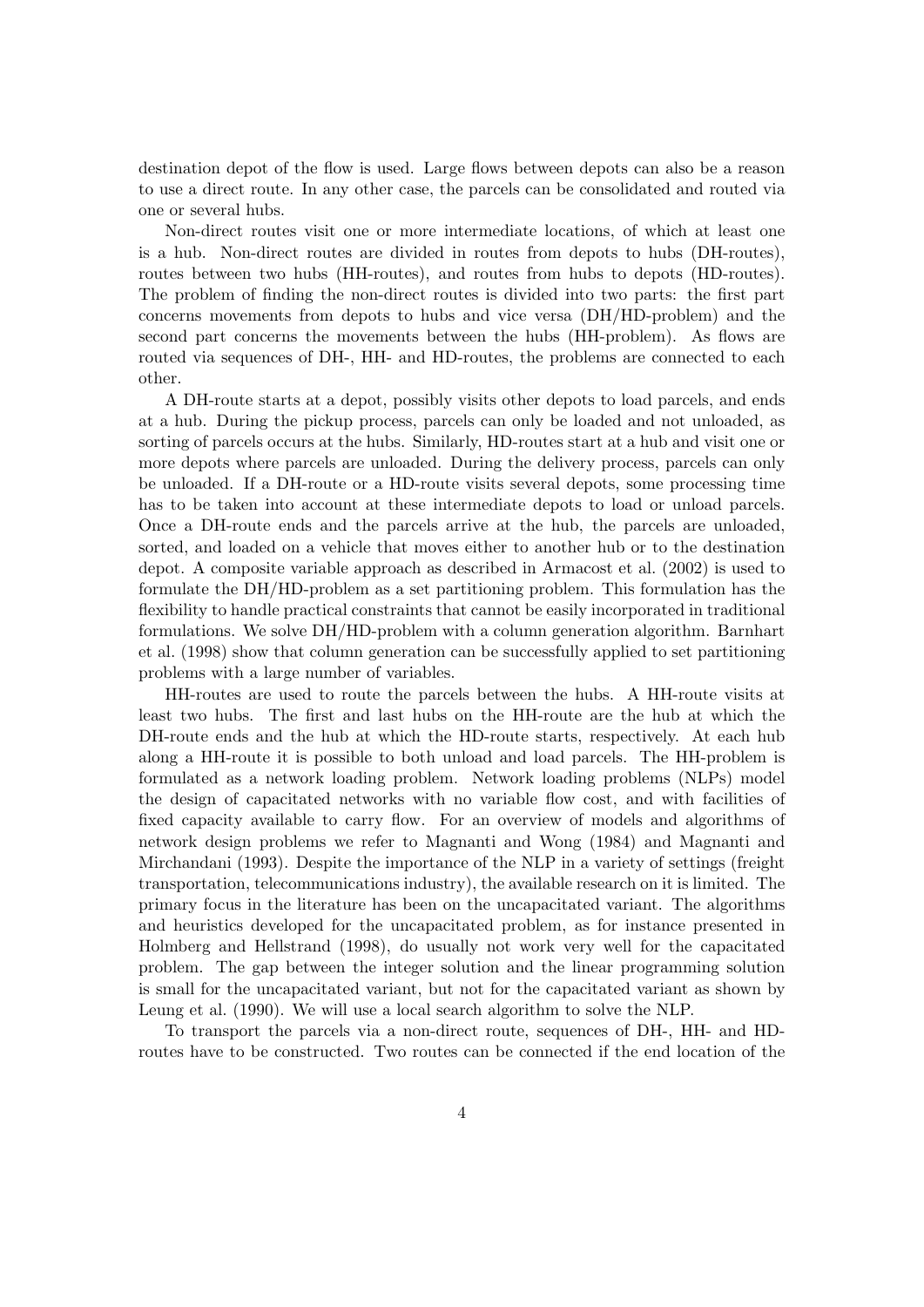

Figure 1: Overall algorithm

first route and the start location of the second route are the same, and the end time of the first route is before the start time of the second route.

Figure 1 shows the overall algorithm used to solve the movement rescheduling problem. Consecutively, the DH/HD-problem and the HH-problem are solved. Below, the column generation and local search algorithms used to solve these problems will be discussed.

Because the movement schedule is carried out on a daily basis, the number of incoming and outgoing vehicles at each location during a day has to be equal. If this is not the case, some vehicles need to be repositioned which results in additional cost. Once the DH/HD-problem and the HH-problem are solved, the repositioning cost has to be determined. The repositioning problem can be formulated as a flow problem and the optimal solution can be obtained by solving the corresponding linear programming relaxation.

The subproblems are solved sequentially which means that the solution of one subproblem depends on the solutions of one or several other subproblems. Therefore, there has to be some interaction between the subproblems and an iterative procedure is defined. A stopping criteria is defined and as long as the stopping criteria is not met, a new movement scheme is created. We try to improve the overall solution by adding additional constraints to the DH/HD-problem such that some of the composites used in the current solution are not feasible in the next solution. We decide which constraints to add to the DH/HD-problem based on the solution of the HH-problem. It is relatively expensive to transport the flows that are on a hub movement of a small vehicle type or a hub movement with a low utilization as the distances between the hubs are relatively large. Therefore, we try to decrease the total transportation cost by restricting these flows to be transported via only one hub.

# 3 Mathematical Formulations

This section describes the assumptions of the movement scheduling problem and presents the mathematical formulations of the DH/HD-problem and the HH-problem.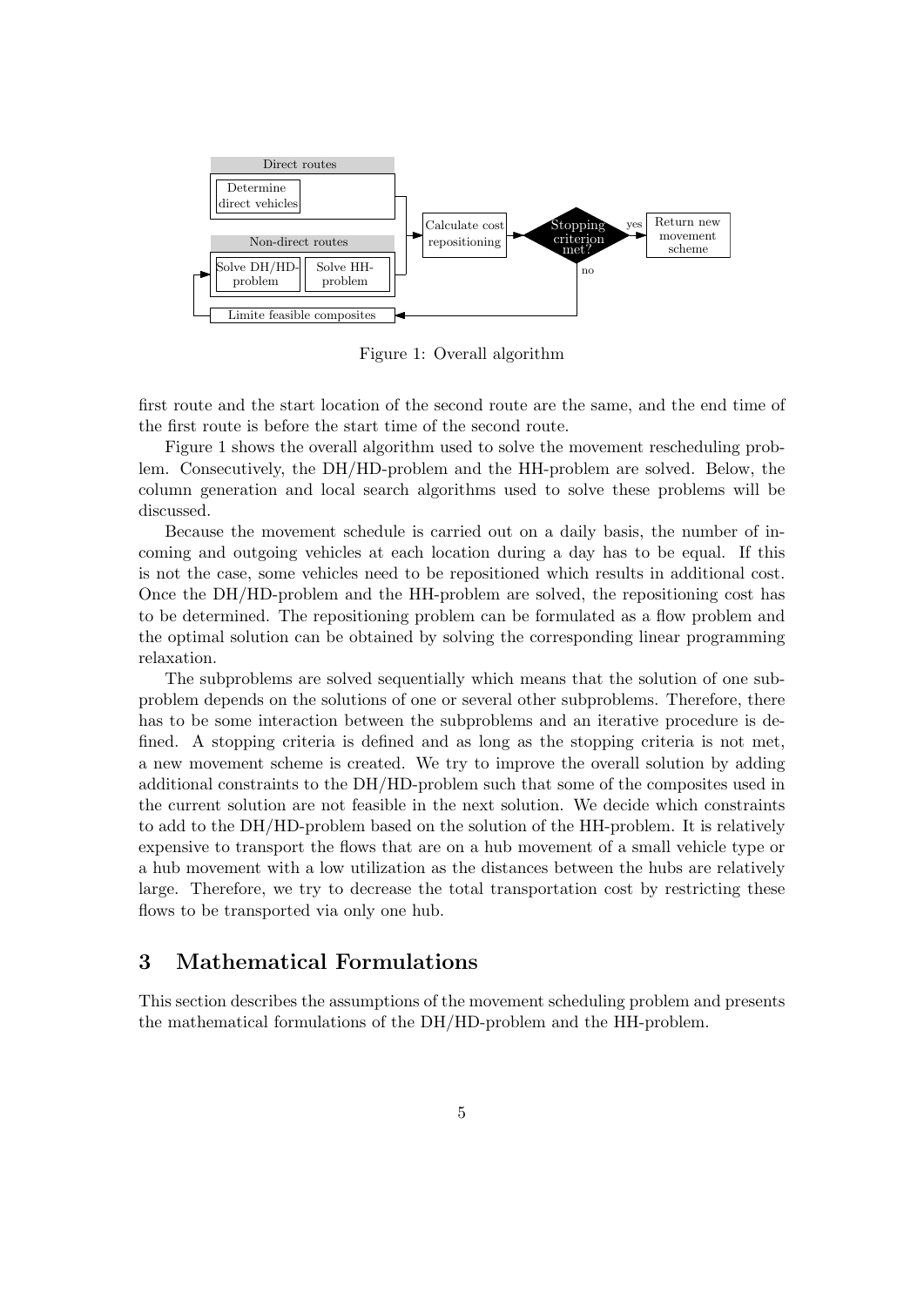#### 3.1 Assumptions

First of all, it is assumed that all locations are given and that the function of a location, i.e. whether a location is a depot or a hub, cannot be changed. Second, services are given and as express providers offer guaranteed services to their customers we assume that these services are feasible with respect to the cut-off times. The third assumption is that the number of vehicles available of each type is infinite. If there would be a limited number of available vehicles of each type, additional restrictions can be added to the model and our solution approach would still be applicable. Fourth, it is assumed that the costs of the different vehicle types are such that it is always cheaper to use one vehicle of a larger type than two vehicles of a smaller type. Moreover, the capacity of the hubs can be finite, defined by additional restrictions that impose a maximum number of movements that can arrive at and depart from a hub.

For all parcels that are not routed directly, a non-direct route, consisting of a DHroute, a HH-route and a HD-route, needs to be selected. Because of modeling reasons, it is assumed that all parcels in a flow have to be transported via the same DH- and HD-route. However, in general this assumption is not restrictive as the total flows at the depots are usually low so that only a few vehicles are used. For the flows between the hubs, the assumptions are less strict as the total flows between the hubs are larger and therefore flows between hubs are often consolidated. Hence, it is assumed that the parcels in a flow can use different HH-routes.

To limit the possible number of DH- and HD-routes, there are some restrictions on the depots and hubs that can be on the same route. The maximum number of depots on a DH/HD-route is two. Hence, each DH- and HD-route consists of one or two depots and one hub. Besides, only depots and hubs that are located near each other can be on the same route. These restrictions can be validated as in general the timing in express networks is tight, so that it is unlikely that the DH- and HD-routes can visit more than two depots or that they can go via locations that are not located near each other. For the HH-routes, we do not restrict the number of hubs the parcels can visit in a route.

#### 3.2 DH/HD-problem

The DH/HD-problem is to assign each flow to a DH- and a HD-route such that all parcels arrive at their destination depot in time, feasible combinations of DH- and HD routes are chosen, and the transportation cost is minimized. The problem can be formulated using the composite variable approach as described in Armacost et al. (2002). The composites represent a combination of vehicles on a route with sufficient capacity to transport a feasible combination of flows. Compared to general network design problems in which both flow variables and design variables have to be modeled explicitly, the use of composite variables results in a dramatic decrease in problem size as the flow variables are removed as explicit decision variables and embedded in the design variables. Using composite variables, the problem can be modeled as a set partitioning model. Armacost et al. (2002) show that such a model formulation is stronger than the conventional network design model formulation by showing that the integer programming formula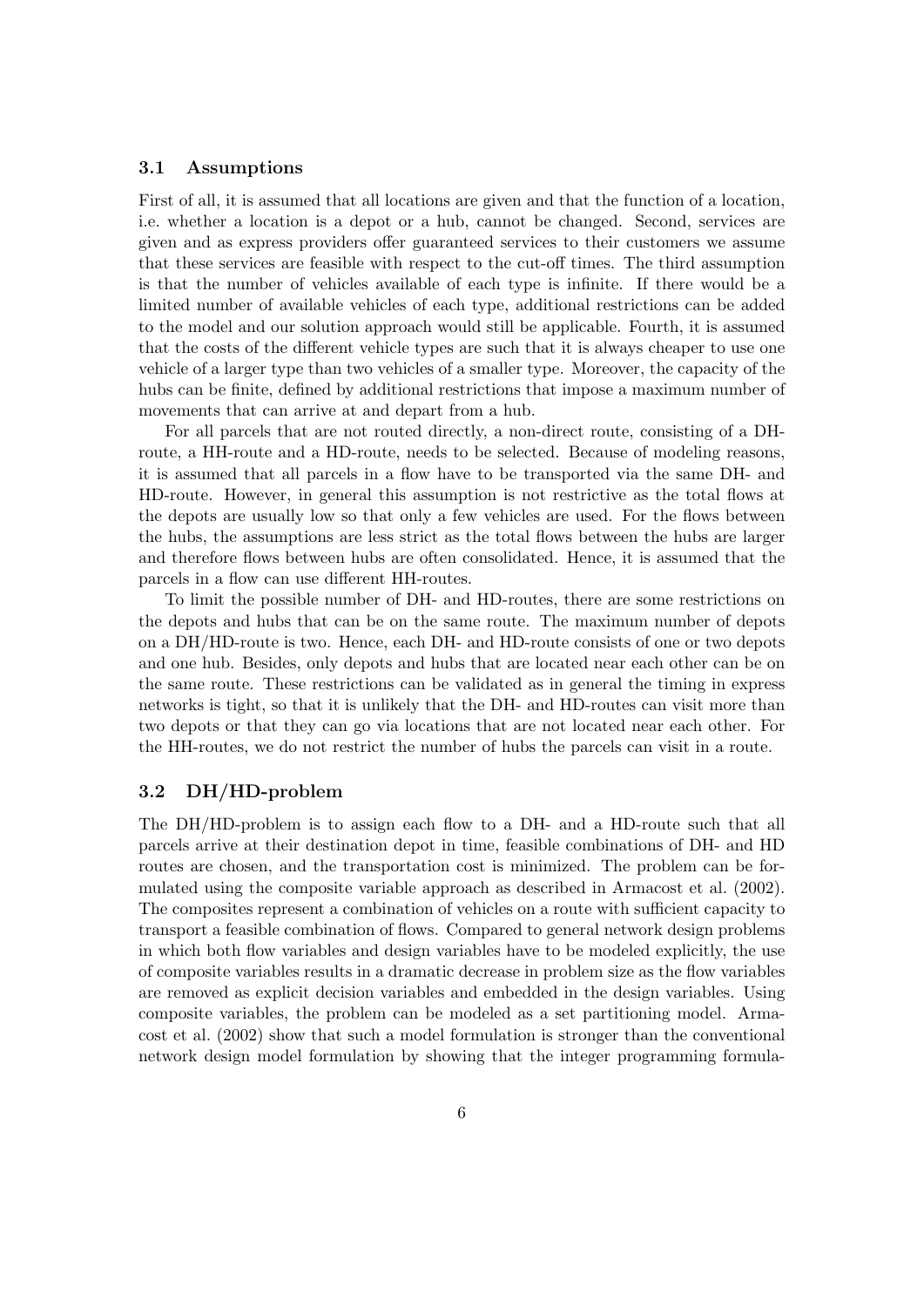tions are equivalent and that the composite variable formulation has a stronger linear programming relaxation.

An overview of the notation of the model is given below.

#### Sets

| $L = D \cup H$ | set of locations, index i          |
|----------------|------------------------------------|
| $H\subset L$   | set of hub locations, index $h$    |
| $D \subset L$  | set of depot locations, index j, k |
|                | set of vehicle types, index $v$    |
| $\overline{S}$ | set of services, index s           |
| P              | set of DH-composites, index $p$    |
|                | set of HD-composites, index $q$    |

#### Parameters

| $r_h$     | maximum number of DH- and HD-movements at hub $h$                                                                                                                           |  |  |  |  |  |  |
|-----------|-----------------------------------------------------------------------------------------------------------------------------------------------------------------------------|--|--|--|--|--|--|
| $c_p$     | $\cos t$ of DH-composite p                                                                                                                                                  |  |  |  |  |  |  |
| $d_q$     | cost of HD-composite $q$                                                                                                                                                    |  |  |  |  |  |  |
| $m_{phv}$ | number of vehicles $v$ arriving at hub location $h$ on DH-composite $p$                                                                                                     |  |  |  |  |  |  |
| $n_{qhv}$ | number of vehicles $v$ departing from hub location $h$ on HD-composite $q$                                                                                                  |  |  |  |  |  |  |
|           | $v_{pjis}$ = $\begin{cases} 1 & \text{if DH-composite } p \text{ transports flow } s \text{ from depot } j \text{ to location } i; \\ 0 & \text{otherwise.} \end{cases}$    |  |  |  |  |  |  |
|           | $w_{q i j s}$ = $\begin{cases} 1 & \text{if HD-composite } q \text{ transports flow } s \text{ from location } i \text{ to depot } j; \\ 0 & \text{otherwise.} \end{cases}$ |  |  |  |  |  |  |
|           | $e_{pq} = \begin{cases} 1 & \text{if DH-composite } p \text{ can be used in combination with HD-composite } q; \\ 0 & \text{otherwise.} \end{cases}$                        |  |  |  |  |  |  |
|           |                                                                                                                                                                             |  |  |  |  |  |  |

#### Variables

| $x_p =$ | $\int 1$ if DH-composite p is used;<br>$\begin{cases} 0 & \text{otherwise.} \end{cases}$                     |
|---------|--------------------------------------------------------------------------------------------------------------|
| $y_q =$ | $\int 1$ if HD-composite q is used;<br>$\left\{ \begin{array}{ll} 0 & \text{otherwise.} \end{array} \right.$ |

Parameters  $e_{pq}$  are used to ensure that feasible combinations of DH- and HD-composites are chosen. DH-composite  $p$  can be used before HD-composite  $q$  if there is enough time available between the end time of composite  $p$  and the start time of composite  $q$  to transport the parcels between the end hub of composite  $p$  and the start hub of composite  $q$ , and to process the parcels at the hub(s).

The DH/HD-problem can be formulated as follows.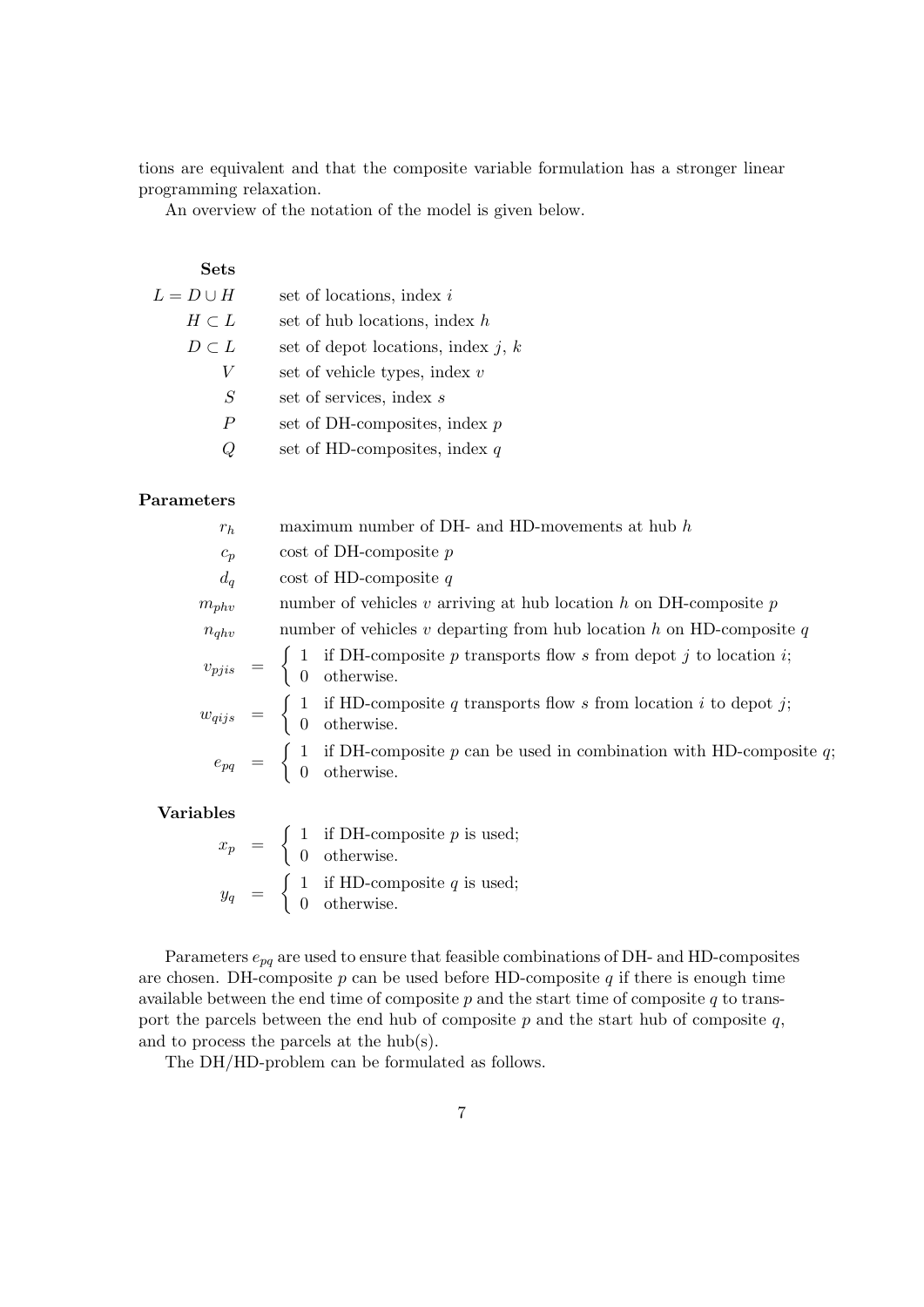$$
\min \sum_{p \in P} c_p x_p + \sum_{q \in Q} d_q y_q \tag{1}
$$

$$
\sum_{p \in P} v_{pi} x_p = 1 \qquad \forall i \in L, j \in D, i \neq j, s \in S \qquad (2)
$$

$$
\sum_{a \in \Omega} w_{q i j s} y_q = 1 \qquad \forall i \in L, j \in D, i \neq j, s \in S \qquad (3)
$$

$$
\sum_{v \in V} \left( \sum_{p \in P} m_{phv} x_p + \sum_{q \in Q}^{q \in Q} n_{qhv} y_q \right) \leq r_h \qquad \forall h \in H \tag{4}
$$

$$
\sum_{p \in P} \sum_{q \in Q} v_{pjks} w_{qkjs} e_{pq} x_p y_q = 1 \qquad \forall j, k \in D, j \neq k, s \in S \qquad (5)
$$

$$
x_p, y_q \in \{0, 1\} \qquad \forall p \in P, q \in Q \tag{6}
$$

The objective function (1) minimizes the cost of transporting the parcels between the depots and hubs. Constraints (2) and (3) specify that one DH-composite and one HDcomposite have to be selected for each flow. A maximum on the number of DH- and HD-movements at each hub location is described by constraints (4). Constraints (5) ensure that for each flow that has to be transported between two depots a feasible combination of a DH- and a HD-composite is selected. Quadratic constraints (5) can be linearized by introducing binary variables  $z_{pq}$ , defined for each possible combination of a DH- and a HD-composite. Using these variables, constraints (5) can be replaced by the following set of constraints (7)-(9).

$$
\sum_{p \in P} \sum_{q \in Q} v_{pjks} w_{qkjs} e_{pq} z_{pq} = 1 \qquad \forall j, k \in D, j \neq k, s \in S \tag{7}
$$

$$
z_{pq} \leq x_p \qquad \forall p \in P, q \in Q \tag{8}
$$

$$
z_{pq} \leq y_q \qquad \forall p \in P, q \in Q \tag{9}
$$

#### 3.3 HH-problem

The hub problem is to transport the flows between the hubs, at minimum cost and given the DH- and HD-route of the flow. We model the hub problem as a network loading problem. The time dimension is explicitly taken into account by using a time-expanded directed graph. Each node in the graph represents a hub in a given time period. Directed arcs are added to link nodes. An arc connecting two nodes representing the same hub represents freight waiting at the hub to be loaded onto an outbound vehicle. An arc connecting two nodes representing different hubs represents a transportation service between two hubs. The set of arcs is divided in several subsets, one for each vehicle type.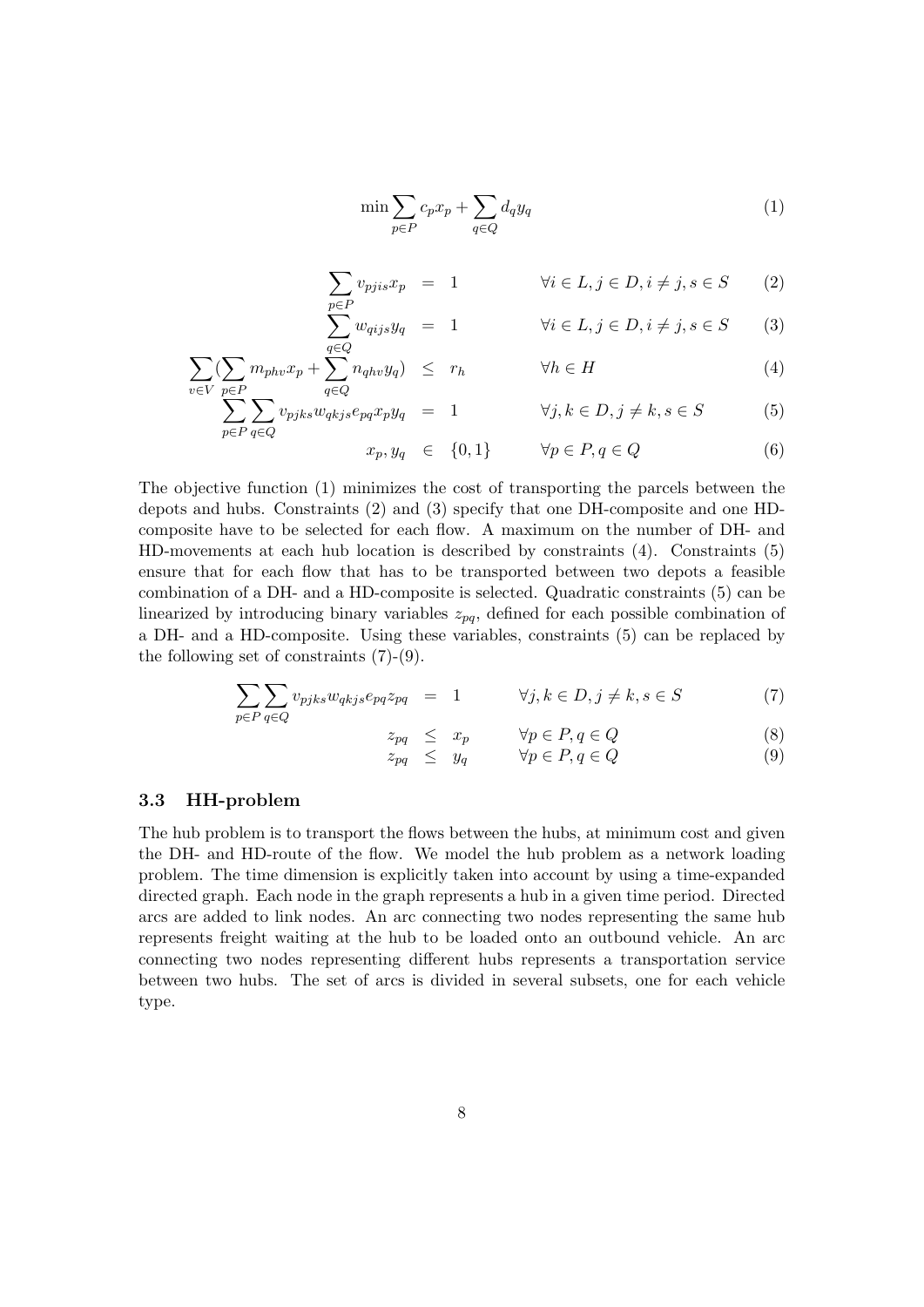#### Sets

| set of nodes, index $i, j$<br>N. |                                   |  |  |  |  |
|----------------------------------|-----------------------------------|--|--|--|--|
| $N^h\subset N$                   | set of nodes representing hub $h$ |  |  |  |  |
| $\overline{A}$                   | set of arcs, index $(i, j)$       |  |  |  |  |
| $F_{-}$                          | set of flows, index $f$           |  |  |  |  |

#### Parameters

| $n_h$    | maximum number of vehicles at hub $h$        |
|----------|----------------------------------------------|
| $k^f$    | total number of parcels of flow f            |
| $c_{ij}$ | cost of moving one vehicle over arc $(i, j)$ |
| $q_{ij}$ | capacity of one vehicle on arc $(i, j)$      |
|          |                                              |

#### Variables

| $x_{ii}^f$ | number of parcels of flow f on arc $(i, j)$ |
|------------|---------------------------------------------|
| $y_{ij}$   | number of vehicles on arc $(i, j)$          |

The origin and destination hub of flow f are represented by  $O(f)$  and  $D(f)$ , respectively. Below, the arc-based formulation of the hub problem is presented.

$$
\min \sum_{(i,j)\in A} c_{ij} y_{ij} \tag{10}
$$

$$
\sum_{j \in N} x_{ij}^f - \sum_{j \in N} x_{ji}^f = \begin{cases} k^f & \text{if } i = O(f); \\ -k^f & \text{if } i = D(f); \\ 0 & \text{otherwise.} \end{cases} \forall f \in F \qquad (11)
$$

$$
\sum_{f \in F} x_{ij}^f \le q_{ij} y_{ij} \qquad \forall (i, j) \in A \tag{12}
$$

$$
\sum_{i \in N^h} \left( \sum_{j \in N \setminus N^h} y_{ij} + \sum_{j \in N \setminus N^h} y_{ji} \right) \le n_h \qquad \forall h \in H \tag{13}
$$

$$
x_{ij}^f \in \mathbb{R}_+ \qquad \forall f \in F, (i,j) \in A \tag{14}
$$

$$
y_{ij} \in \mathbb{Z}_+ \qquad \forall (i,j) \in A \tag{15}
$$

The objective function (10) minimizes the total transportation cost. Constraints (11) are the flow conservation constraints, and constraints (12) specify that the flow on an arc cannot exceed the capacity of the vehicles on the arc. A maximum number of vehicles that can arrive at and depart from hub  $h$  is described by constraints (13). The integrality of the variables  $x_{ij}^f$  is ensured by the integrality of the vehicle capacities.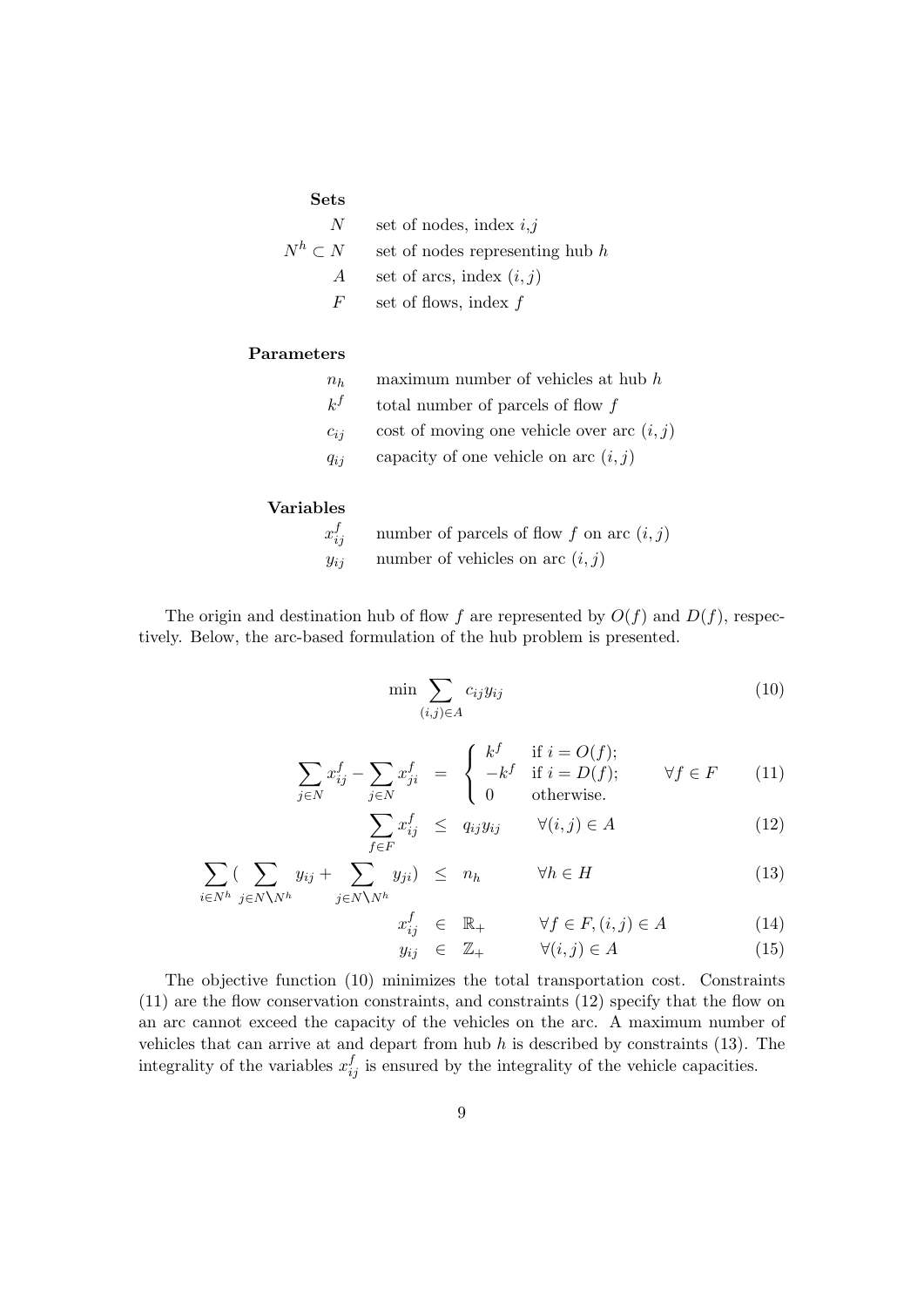### 4 Solution Methods

In this section we discuss the column generation algorithm used to solve the DH/HDproblem and the local search algorithm used to solve the HH-problem. We refer to Lübbecke and Desrosiers  $(2005)$  and Aarts and Lenstra  $(2003)$  for a general discussion of topics related to column generation and local search.

#### 4.1 Column Generation Algorithm

The algorithm starts with creating a set of initial columns for the DH/HD-problem. We use the following heuristic to do this. Each flow goes either via the hub closest to the origin depot and the hub closest to the destination depot, via one of these hubs or via the fastest hub (i.e. the hub that results in the earliest arrival time at the destination depot).

We apply column generation to the linear programming relaxation of the DH/HDproblem (1)-(6), without constraints (5). Let  $\pi_{jis}^*$ ,  $\mu_{ijs}^*$  and  $\sigma_h^*$  be the optimal values of the dual variables associated with constraints  $(2)$ ,  $(3)$  and  $(4)$ , respectively. The reduced cost for non-basic composites  $p$  and  $d$  are:

$$
\theta_p = c_p - \sum_{i \in L} \sum_{j \in D, i \neq j} \sum_{s \in S} v_{piis} \pi_{jis}^* - \sum_{v \in V} \sum_{h \in H} m_{phv} \sigma_h^* \tag{16}
$$

$$
\lambda_q = d_q - \sum_{i \in L} \sum_{j \in D, i \neq j} \sum_{s \in S} w_{q i j s} \mu_{i j s}^* - \sum_{v \in V} \sum_{h \in H} n_{q h v} \sigma_h^* \tag{17}
$$

The pricing problems of the DH- and HD-problems can be solved separately. The problems are very similar and we only present the pricing problem of the HD-composites in the section. Each flow is represented by nodes in the graph. These nodes are called flow nodes. Besides, a source node and several sink nodes are added. The source node does not represent a physical location, but is added to ensure a start location for each shortest path. The sink nodes represent the hubs. The source is connected to all flow nodes and the flow nodes are connected to two sinks (representing the two nearest hubs). Besides, each flow node is connected to each other flow node that can be in the same composite. This means that each flow node is only connected to nodes representing the same origin depot and a different destination location and/or service type, or nodes representing one of its two nearest depots.

Figure 2 shows a representation of such a directed acyclic graph for the DH-problem for a network with two depot locations (*j* and *k*), one service type  $(s)$ , and one hub  $(h)$ . The graph can be seen as consisting of two similar sub graphs: An upper graph and a lower graph. In the upper graph, there is a node from the source to each flow node. Besides, each flow node is connected to the other flow node representing the same origin depot and to the hub. In the lower graph, each flow node is connected to the other flow node representing the same origin depot and to the hub. Besides, the flow nodes in the upper graph are connected to the flow nodes in the lower graph representing the other depot.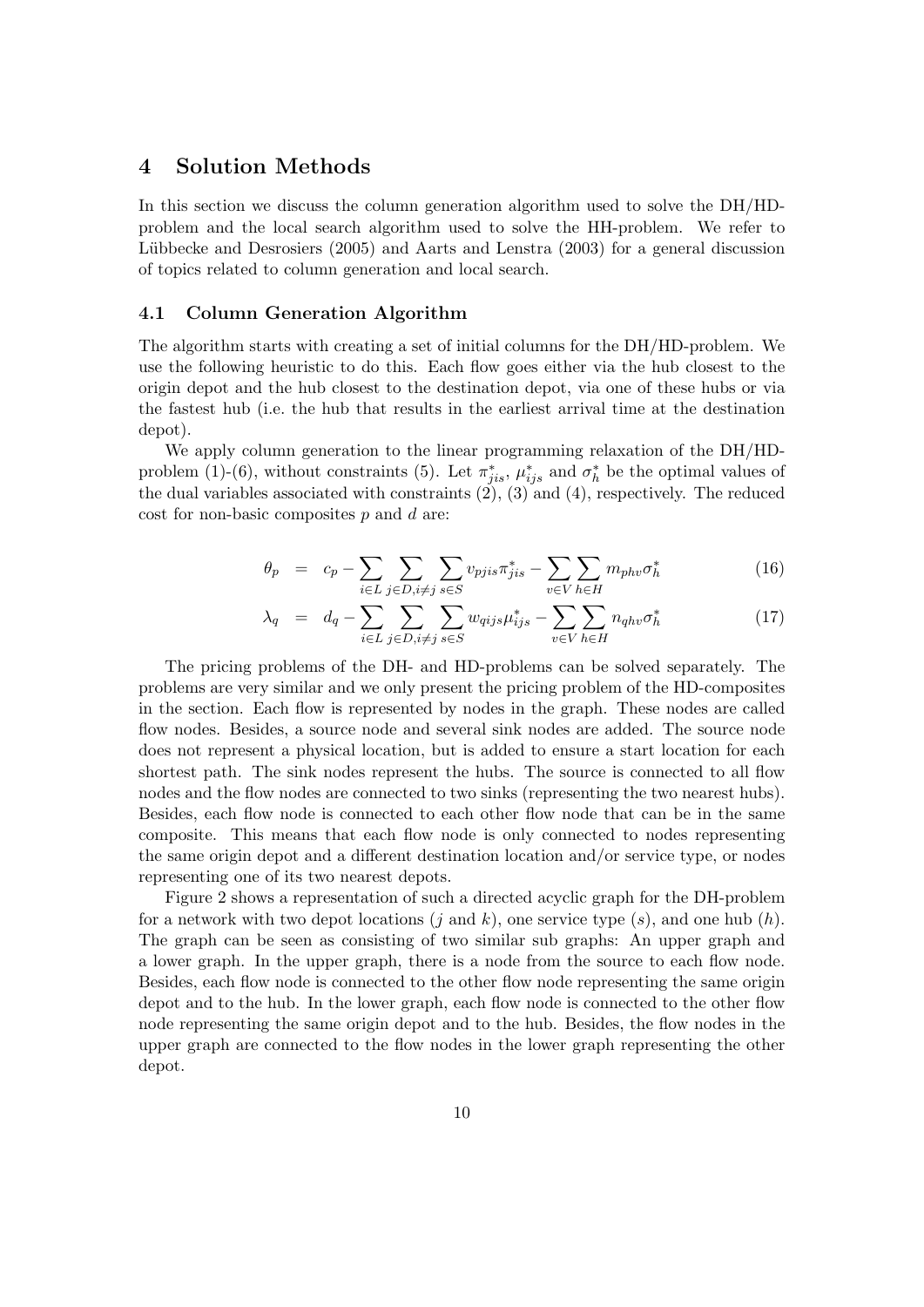

Figure 2: Directed acyclic graph

Paths in the graph go from the source via one or several flow nodes to a hub node. Each path represents a feasible composite. An approximation of the reduced cost of a composite is obtained as the path cost, if the arc weights are given as follows:

- An arc from the source to a node n representing flow from depot  $j$  to location  $i$ and service s is labeled with cost  $-\pi_{jis}^*$  plus the minimum cost of transporting flow  $f_{jis}$ .
- An arc from node *n* to node  $n'$  representing flow from depot  $j'$  to location  $i'$  and service s' is labeled with cost  $-\pi_{j' i' s'}^*$  plus the minimum cost of transporting flow  $f_{j'i's'}$ .
- An arc from node *n* to a sink node *m* representing hub *h* is labeled with cost  $-\sigma_h^*$ .

Equation (16) shows that the reduced cost of a DH-composite consists of the cost of transporting the total flow on the composite, minus the dual variables of the flows on the composite and the dual variable of the hub at which the composite ends. As we do not know beforehand which flows will be on the composite, we cannot take the exact cost of the composite into account in the shortest path problem. To take the cost to some extent into account, we add the minimum cost of transporting the flows to the arc weights. This minimum cost is defined as the cost of the largest vehicle divided by the capacity of the largest vehicle, and multiplied by the distance between the origin depot of the flow and the nearest hub of this depot.

Including an arc in a composite means including the node at which the arc terminates in the composite. If a path only visits flow nodes in the upper sub graph, the composite contains one depot. If a path visits flow nodes in both the upper and the lower sub graphs, the composite contains two depots. A shortest path problem is solved to find paths with negative reduced cost.

To solve the shortest path problem, we use the single-source shortest path algorithm for directed acyclic graphs as described in Cormen et al. (2001). The algorithm produces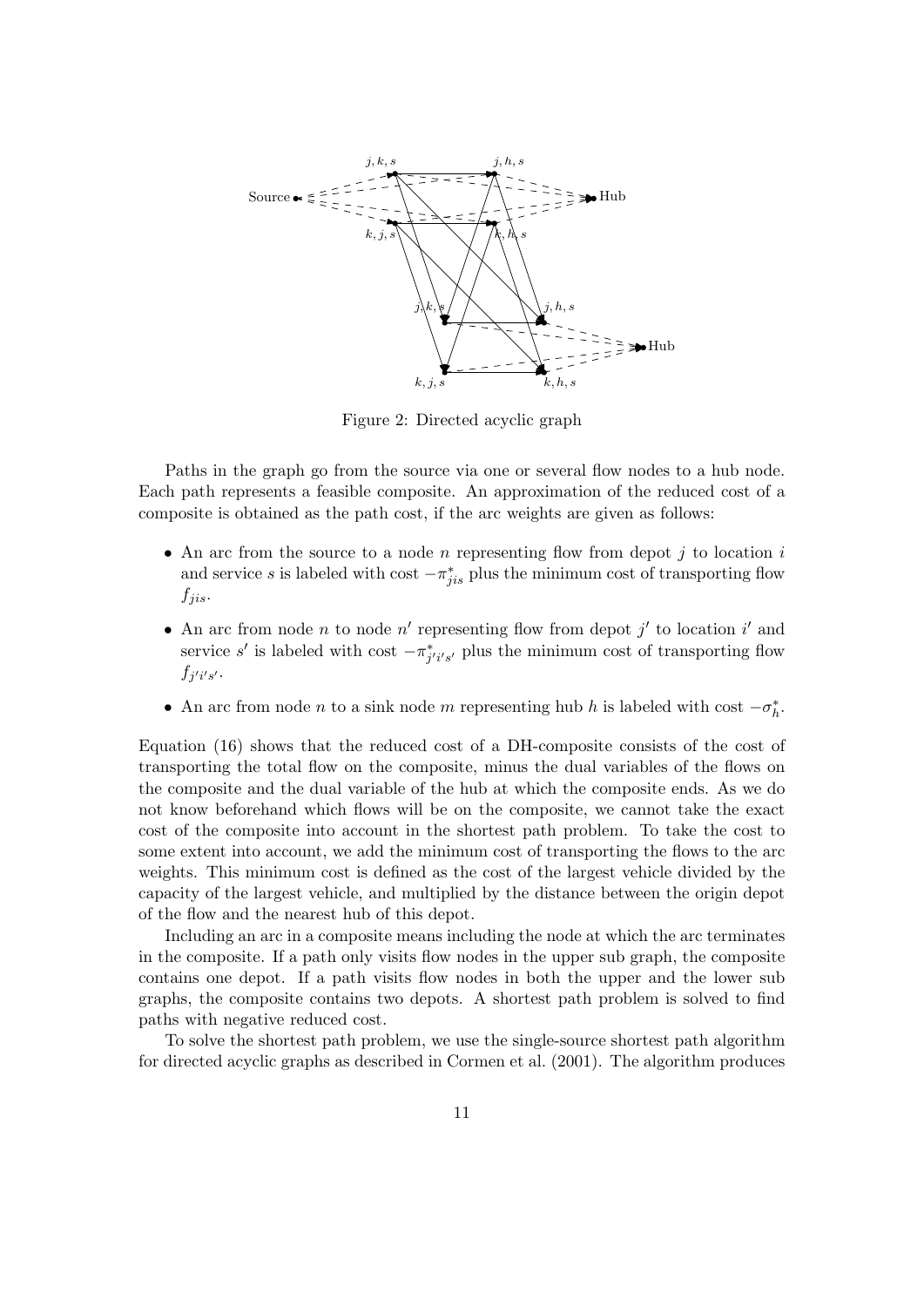a shortest path from the source node to every other node in the graph. Note that we are only interested in the shortest paths from the source to the hubs and that the algorithm produces several columns with negative reduced cost. In each iteration, several columns representing a shortest paths between the source and a hub can be added if they have negative reduced cost.

### 4.2 Local Search Algorithm

Given a solution of the DH/HD-problem, the HH-problem is solved. The origin and destination hub, as well as the arrival time at the origin hub and the departure time from the destination hub of each flow are given by the solution of the DH/HD-problem. We solve the HH-problem with a local search algorithm.

In the initial solution, all parcels go directly from their origin hub  $h^o$  to their destination hub  $h^d$ . The time parcel p arrives at its origin hub is denoted as  $\alpha_p$ , and the latest time it has to leave its origin hub to arrive at its destination hub on time is denoted as  $\beta_p$ . A vehicle is scheduled if there are enough parcels available at the origin hub to fill a largest vehicle, or at the time some parcels have to leave the origin hub to arrive at the destination hub in time. If there are enough parcels to fill a largest vehicle, the parcels with the earliest departure times from the destination hub are assigned to this vehicle first. Parcels that do not necessarily have to leave the origin hub are scheduled on the movement as long as there is capacity left. The vehicle type chosen is the smallest vehicle type such that the capacity of the vehicle exceeds the number of parcels that needs to be scheduled. The steps used to determine the movements of the initial solution between each pair of origin hub and destination hub are summarized below.

- 1. Denote the set P as all parcels p between  $h^o$  and  $h^d$ .
- 2. Set  $t_0 = \min_{p \in P} {\alpha_p}$  and  $t_1 = \max_{p \in P} {\beta_p}.$
- 3. Set the current time  $t = t_0$  and the total flow at  $h^0$  waiting to be transported  $f=0.$
- 4. While  $t \leq t_1$  do:
	- (a) Add all parcels p for which  $t = \alpha_p$  to f.
	- (b) Check whether  $f$  is large enough to fill one or more largest vehicles. Schedule the movement(s) and subtract the parcels assigned to the vehicle(s) from  $f$ .
	- (c) If there are parcels p in f for which  $t = \beta_p$ , schedule a movement and subtract the parcels from  $f$ .
	- (d) Set  $t = t + 1$ .

Solutions in the neighborhood of the current solution are obtained by performing small modifications to the current solution. We define small modifications as rerouting parcels that go from hub  $h^o$  to hub  $h^d$  in the current solution to going from hub  $h^o$  via hub  $h^i$  to hub  $h^d$  in the new solution. Once parcels are rerouted, some movements between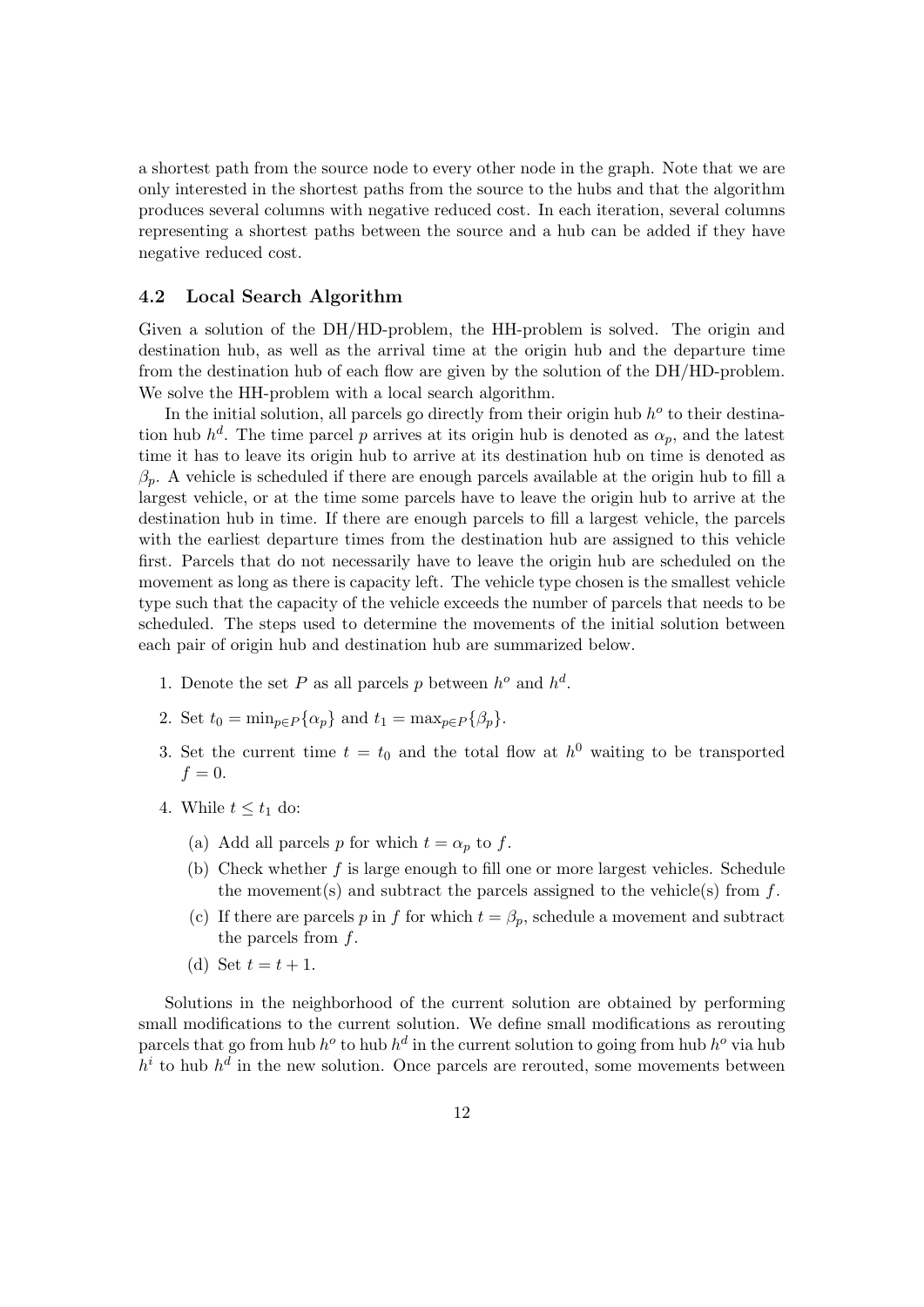the hub pairs  $h^o - h^d$ ,  $h^o - h^i$  and  $h^i - h^d$  have to be rescheduled. In the neighborhood search, we do not consider parcels that are scheduled on movements consisting of the largest vehicle with no capacity left. The reason is that it is always most cost efficient to use a largest vehicle and the shortest route if there are enough parcels.

The movements that are candidates to be rescheduled are the movements of the smaller vehicle types, and the movements with a low utility (defined as the ratio of the flow on the movement and the capacity of the movement). To start each neighborhood search, we order the movements within each group of vehicle type by increasing utility, starting with the group of movements with the smallest vehicle type. Denote this movement set as M. We start with the first movement  $m \in M$  and reschedule this movement via hubs  $h^i$  for which the driving time between hubs  $h^o$  and  $h^i$ , the processing time at hub  $h^i$  and the driving time between hubs  $h^i$  and  $h^d$  does not exceed the available time between the arrival of the parcels at hub  $h^o$  and the departure from hub  $h^d$ . It would be computationally too intensive to consider each movement  $m \in M$  and each intermediate hub  $h^i$ . Therefore, we start with the first movement  $m \in M$  and consider for this movement all possible intermediate hubs  $h^{i}$ . As long as no movement scheme with lower cost is found, the algorithm continues with the next movement  $m \in M$ , again considering all possible intermediate hubs. We denote with  $z$  the current solution, with  $z^*$  the best solution found so far, and with  $c(z)$  the cost of solution z. The steps of the local search algorithm are summarized below.

- 1. Set  $z^* = z$ .
- 2. While  $c(z) \leq c(z^*)$  do:
	- (a) Get the first movement  $m \in M$ .
	- (b) For each possible intermediate hub  $h^i \in H$ ,  $h^i \notin \{h^o, h^d\}$  do:
		- i. Reroute the parcels scheduled on  $m$  via  $h^i$ .
		- ii. Calculate the cost of the new movement scheme z.
		- iii. Set  $z^* = z$  if  $c(z) < c(z^*)$ .
	- (c) Remove  $m$  from  $M$ .

We have found a (local) optimal solution if, at the end of the algorithm, the set M is empty and  $c(z) \leq c(z^*)$ .

# 5 Computational Results

We use three networks to test the solution approach presented in Section 2. In this section we first describe the test networks and the parameter settings. Next, numerical results are presented, which show that our solution approach can be used to decrease total transportation cost. We used CPLEX 12.1 on a 3.0 GHz processor with 3 GB of memory to solve the LP and MIP models in the column generation algorithm, and the repositioning model.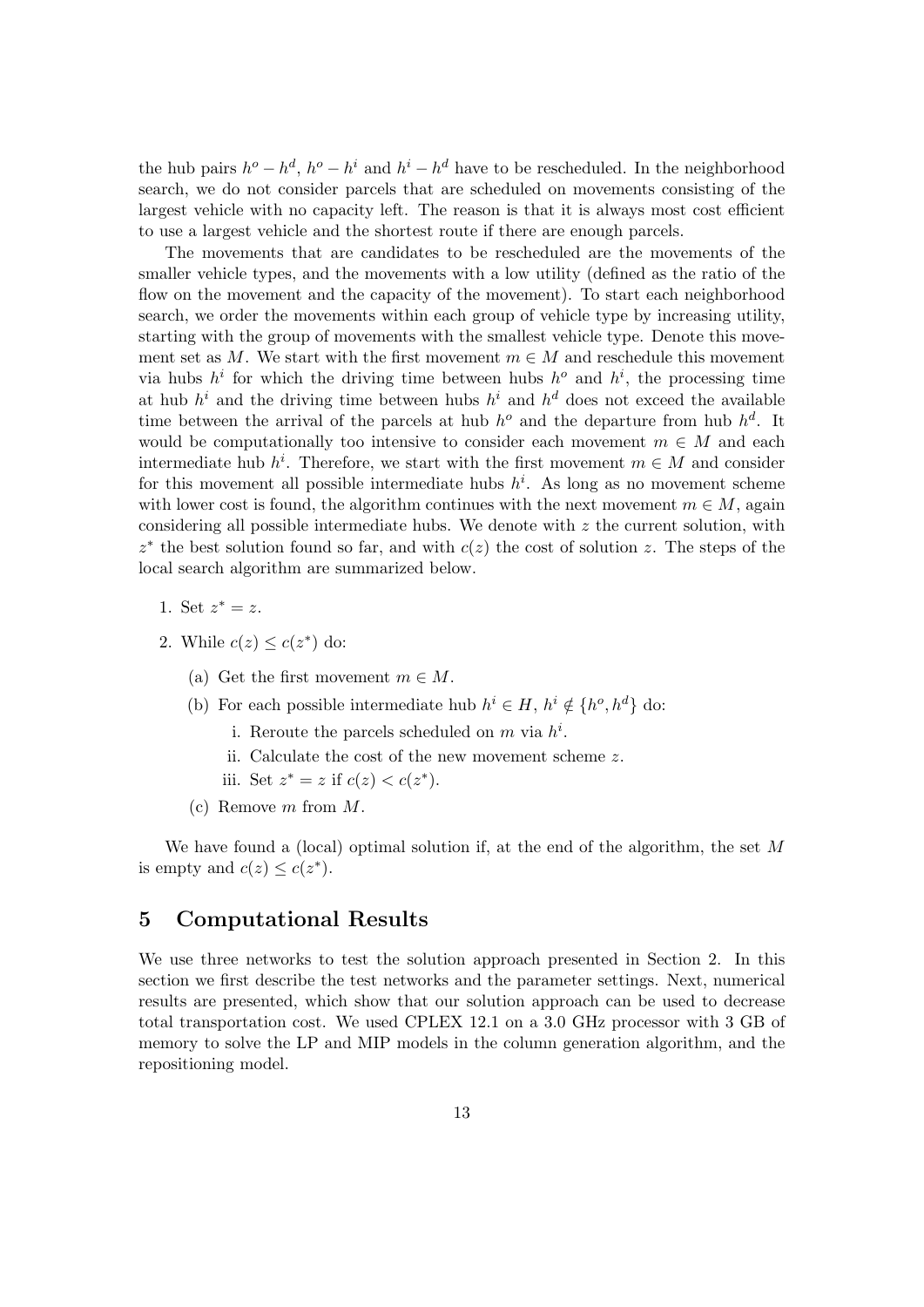#### 5.1 Networks and Parameter Settings

The solution approach is applied to three data instances. The first data instance originates from the Global Optimisation Game (GO-Game). This game is designed to show the challenges faced by an express service provider and is based on a simplified network. For more information on this game, we refer to Meuffels et al. (2010). The other two test networks are modified data instances of an express service provider. Table 1 shows the main characteristics of the networks. The processing times, and the number of services and vehicle types is the same for all networks. The number of locations, parcels and flows differ. While the GO Network is mainly introduced for illustrative purposes, Network 1 and Network 2 are representable networks of express service providers.

Two service types are defined: premium and normal. Table 2 shows that the number of parcels with premium service is small compared to the number of parcels with normal service. The origin cut-off times of the parcels of normal service are earlier than the cut-off times of the parcels of premium service. The opposite holds for the destination cut-off times.

In the column generation algorithm we specify a maximum number of columns that can be generated per iteration. Besides, we limit the number of columns in the restricted

| Table 1: Characteristics of the networks |                                |                |                             |  |  |  |  |
|------------------------------------------|--------------------------------|----------------|-----------------------------|--|--|--|--|
| Characteristics                          | GO Network Network 1 Network 2 |                |                             |  |  |  |  |
| Locations                                | 10                             | 44             | 60                          |  |  |  |  |
| Hubs                                     | $\overline{2}$                 | 4              | 10                          |  |  |  |  |
| Processing time hubs (in minutes)        | 60                             | 60             | 60                          |  |  |  |  |
| Processing time depots (in minutes)      | 15                             | 15             | 15                          |  |  |  |  |
| Services                                 | $\overline{2}$                 | $\overline{2}$ | $\overline{2}$              |  |  |  |  |
| Vehicle types                            | $\overline{2}$                 | 2              | $\mathcal{D}_{\mathcal{L}}$ |  |  |  |  |
| Number of parcels                        | 100,000                        | 800,000        | 1,100,000                   |  |  |  |  |
| Number of flows                          | 180                            | 1,088          | 1,245                       |  |  |  |  |
| Maximum distance                         | 537                            | 909            | 1,215                       |  |  |  |  |
| Average distance                         | 254                            | 369            | 539                         |  |  |  |  |

|  | Table 2: Characteristics of the service types |  |  |
|--|-----------------------------------------------|--|--|
|  |                                               |  |  |

|         |                          | GO Network       | Network 1                | Network 2      |
|---------|--------------------------|------------------|--------------------------|----------------|
| Normal  | % parcels                | 85               | 87.5                     | -90            |
|         | Origin cut-off time      | $day\,1,\,20:00$ | day 1, $18:00$           | day $1, 18:00$ |
|         | Destination cut-off time |                  | day 2, 7:00 day 2, 11:00 | day $2, 12:00$ |
| Premium | % parcels                | 15               | 12.5                     | 10             |
|         | Origin cut-off time      | day $1, 20:00$   | day $1, 20:00$           | day $1, 20:00$ |
|         | Destination cut-off time | day $2, 6:00$    | day $2, 8:00$            | day $2, 10:00$ |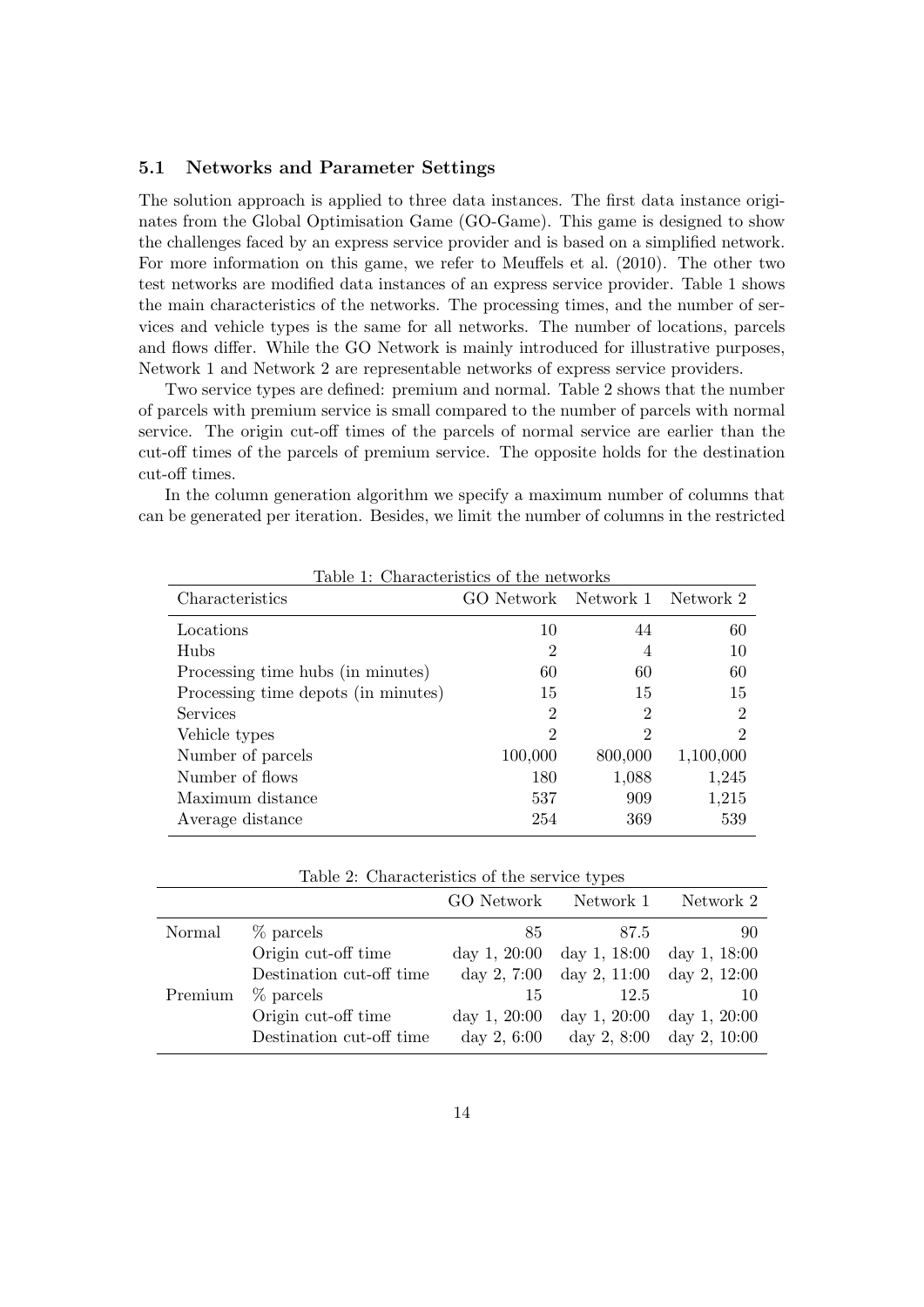master problem by deleting in each iteration the columns of which the reduced cost are positive and above a certain threshold. These columns are kept in a separate pool. At the beginning of each iteration we check whether some columns in this pool have negative reduced cost and should be added again to the restricted master problem. We run experiments with different values for the threshold for removing columns from the network and for the maximum number of columns added per iteration. Based on these experiments, we set the maximum number of columns added in each iteration to 25 for all three networks. For the GO Network the threshold for removing columns is set to 250, for Network 1 and Network 2 this threshold is set to 500. For the GO Network and Network 1 we obtain the best results using these settings. For Network 2 we are not able to run experiments with higher values for these thresholds due to memory issues. We expect that increasing the values of the thresholds results in better solutions.

#### 5.2 Numerical Results

As our goal is to obtain the optimal movement scheme, we relax the constraints that limit the number of movements at each hub. The cost of the original solution and the cost of the best solutions found by our solution method are shown in Tables 3-5. The original solution represents the cost of the movement schemes similar to the current movement schemes of the express service provider. In the current movement schemes, most parcels are transported via the hub closest to the origin depot and the hub closest to the destination depot, and routes via several depots are not possible. The initial solution is the movement scheme without applying the column generation algorithm to find better DH- and HD-composites. The initial set of DH- and HD-composites is determined as described in Section 4.1.

The cost of the best movement schemes found with our solution method are 3.4%, 12.9% and 18.6% lower than the cost of the original solutions for respectively the GO Network, Network 1 and Network 2. Applying the column generation algorithm to the initial solutions of the GO Network and Network 1 does not result in a decrease in cost. When the column generation algorithm terminates because no additional columns with negative reduced cost can be identified, the gap between the lower bound and the solution of the DH/HD-problem was 0% and 3.2% for respectively the GO Network and Network 1. This indicates that the best solution found by our solution method is close to the optimal solution of the DH/HD-problem. Applying the column generation algorithm for Network 2, the DH/HD cost decreases by 4.8% and the total cost by 2.8%. The gap between the lower bound and the solution of the DH/HD-problem was about 50%. As the gap is large, we expect that better solutions can be obtained with higher threshold values.

For each network, the time needed to compute the initial solution is only a few milliseconds. The total running time of the algorithm for the GO Network is two seconds. For Network 1, the running times of the first and second iteration are 188 and 74 seconds, and for Network 2 these are equal to 273 and 471 seconds. Hence, the best solution of the GO Network and Network 1 are found within one second, and the best solution for Network 2 is found in less than five minutes.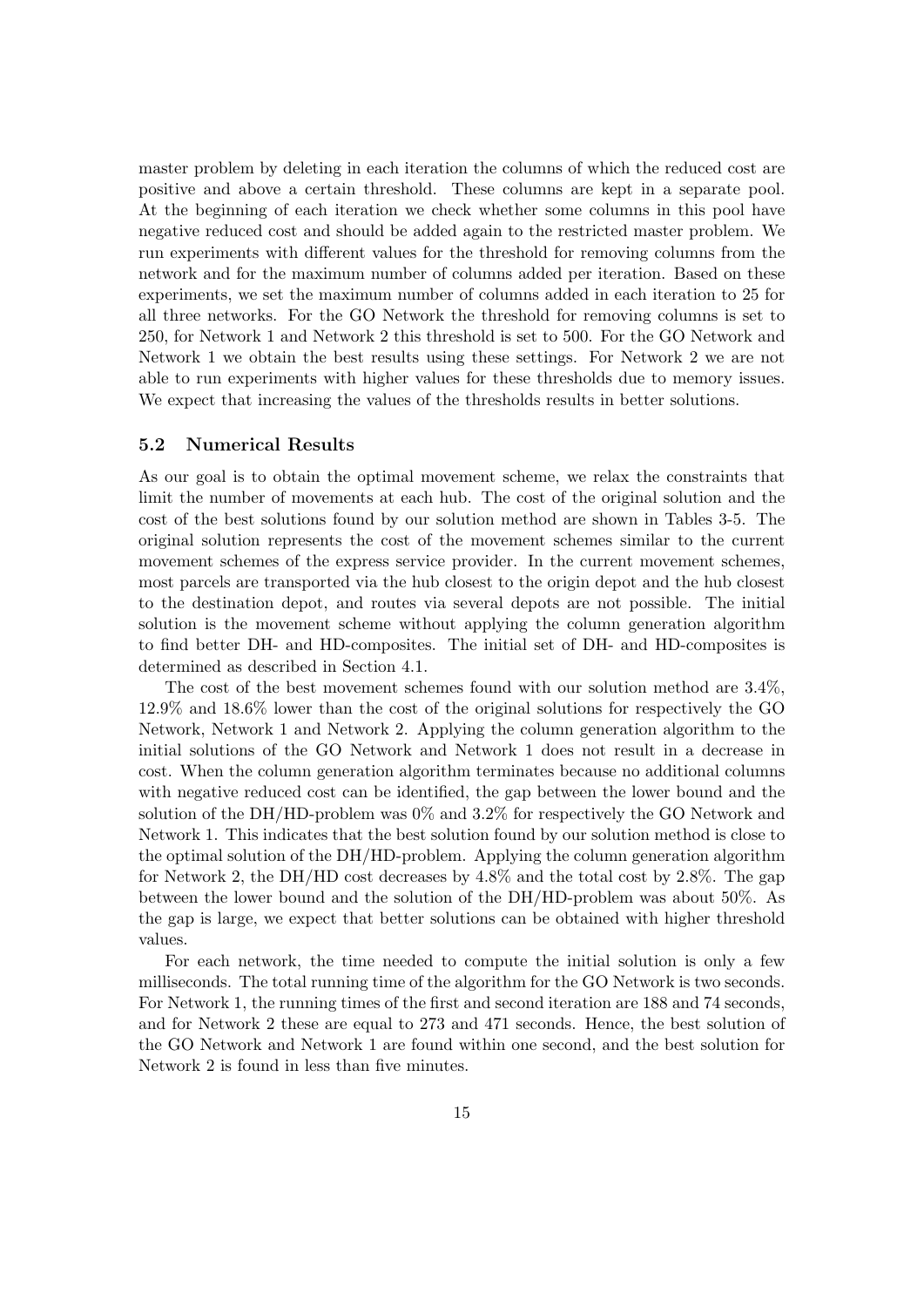We developed an iterative procedure with the goal to decrease the total transportation cost by rescheduling the movements with low utilization in the HH-problem. The experiments show that this procedure does result in a decrease in HH cost, but that this decrease is offset by an increase in DH/HD-cost. For the three networks, the movement scheme with the lowest total transportation cost is either the movement scheme of the initial solution or the movement scheme found in the first iteration.

| Table 5: Transportation cost, GO Network |        |        |        |        |        |  |
|------------------------------------------|--------|--------|--------|--------|--------|--|
|                                          | Total  | Direct | DH/HD  | HН     | Repos. |  |
| Original solution                        | 87,879 | 5,916  | 67,884 | 5,208  | 8,871  |  |
| Initial solution                         | 84,893 | 34,473 | 33,663 | 13,671 | 3,086  |  |
| Iteration 1                              | 84,893 | 34,473 | 33,663 | 13,671 | 3,086  |  |
| Iteration 2                              | 85,463 | 34,473 | 35,226 | 12,369 | 3,395  |  |
| Iteration 3                              | 85,194 | 34,473 | 37,041 | 11,067 | 2,613  |  |
| Iteration 4                              | 85,289 | 34,473 | 38,133 | 9,765  | 2,918  |  |
| Iteration 5                              | 86,258 | 34,473 | 38,625 | 9,765  | 3,395  |  |

Table 3: Transportation cost, GO Network

Table 4: Transportation cost, Network 1

|                   | Total  |     | Direct DH/HD | HH.    | Repos. |
|-------------------|--------|-----|--------------|--------|--------|
| Original solution | 46,895 | 689 | 25,406       | 15,468 | 5,333  |
| Initial solution  | 40,866 | 569 | 23,053       | 13,703 | 3,541  |
| Iteration 1       | 40,866 | 569 | 23,053       | 13,703 | 3,541  |
| Iteration 2       | 42,032 | 569 | 24,649       | 12,894 | 3,921  |

Table 5: Transportation cost, Network 2

|                   |         |       | Total Direct DH/HD |        | HH Repos. |
|-------------------|---------|-------|--------------------|--------|-----------|
| Original solution | 164,863 | 9,993 | 70,501             | 60,901 | 23,468    |
| Initial solution  | 138,061 | 6,735 | 49,063             | 55,745 | 26,518    |
| Iteration 1       | 134,190 | 6,735 | 46,708             | 55,745 | 25,002    |
| Iteration 2       | 141,480 | 6.735 | 57,853             | 51,891 | 25,001    |

Table 6: Average transportation cost, simulated cases of Network 1

|                                          |        |             | Total Direct DH/HD             | HH Repos.       |
|------------------------------------------|--------|-------------|--------------------------------|-----------------|
| Initial solution $41,203$<br>Iteration 1 | 40.978 | 676<br>676. | 23.080 13.647<br>22.949 13.647 | 3.800<br>-3.706 |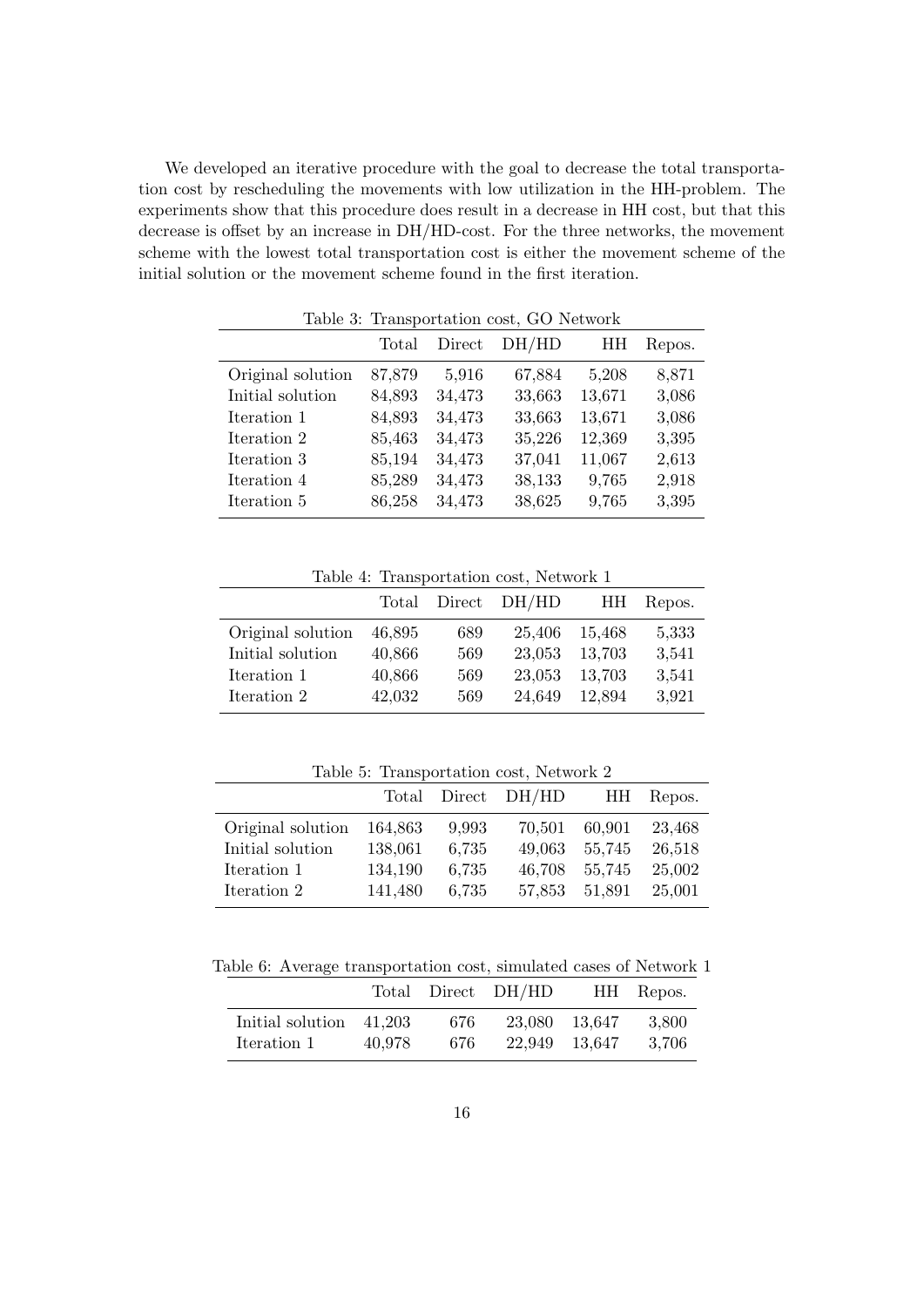For Network 1 and Network 2, ten additional cases were constructed by varying the flows of the networks. The number of parcels of a flow is randomly generated from a normal distribution with mean equal to the number of parcels of this flow in the original network and standard deviation equal to a quarter of the mean. Also for the simulated cases of Network 2 we are only able to apply the column generation algorithm with low threshold values due to memory issues. Hence, we do not show the results of these experiments. For Network 1 the results of the simulated cases, shown in Table 6, are similar to the results shown in Table 4. The minimum, average and maximum gap between the lower bound and the solution of the DH/HD-problem in the first iteration are equal to 2%, 2.6% and 3.3%, respectively. Only the first iteration is presented as also for the simulated case we are not able to improve the movement scheme by using the iterative procedure.

### 6 Conclusions and Recommendations

This paper proposes a solution approach to schedule movements in the network of an express service provider. Hereby, we simultaneously take into account a heterogeneous vehicle fleet, different service types, exact timing of movements and parcels, and routes via several depots and hubs. The solution approach consists of a column generation algorithm, a local search algorithm and an iterative procedure.

The solution approach is tested on three data instances, of which one is a simplified network and the other two are modified instances of networks of an express service provider. We show that using our solution approach the total transportation cost is decreased by  $3.4\%$ ,  $12.9\%$  and  $18.6\%$ , respectively.

The results indicate that our solution approach is well suitable to apply to smalland middle-sized networks. Due to memory issues we are not able to apply the solution approach with the optimal parameter settings to the large network. However, the results look promising and we expect that by using another implementation of the solution approach good results can be obtained for large networks as well.

For our test instances, the best movement scheme is always found in the initial solution or in the first iteration. This means that the computation time needed to find the best solution is limited. In case longer computation times are allowed as well, the iterative procedure can be used to decrease the transportation cost in subsequent iterations of the algorithm. Considering different rules for the iterative procedure is a subject for further research.

Another topic for further research is the pricing problem of the column generation algorithm. First, we use an approximation algorithm to solve the pricing problem. To prove optimality, the pricing problem has to be solved exactly. Second, in the shortest path problem we use an approximation of the transportation cost of the composites as it is not possible to calculate the exact cost beforehand without knowing which flows are on the composite. A topic for further research is whether it is possible to reformulate the pricing problem and take the exact transportation cost into account.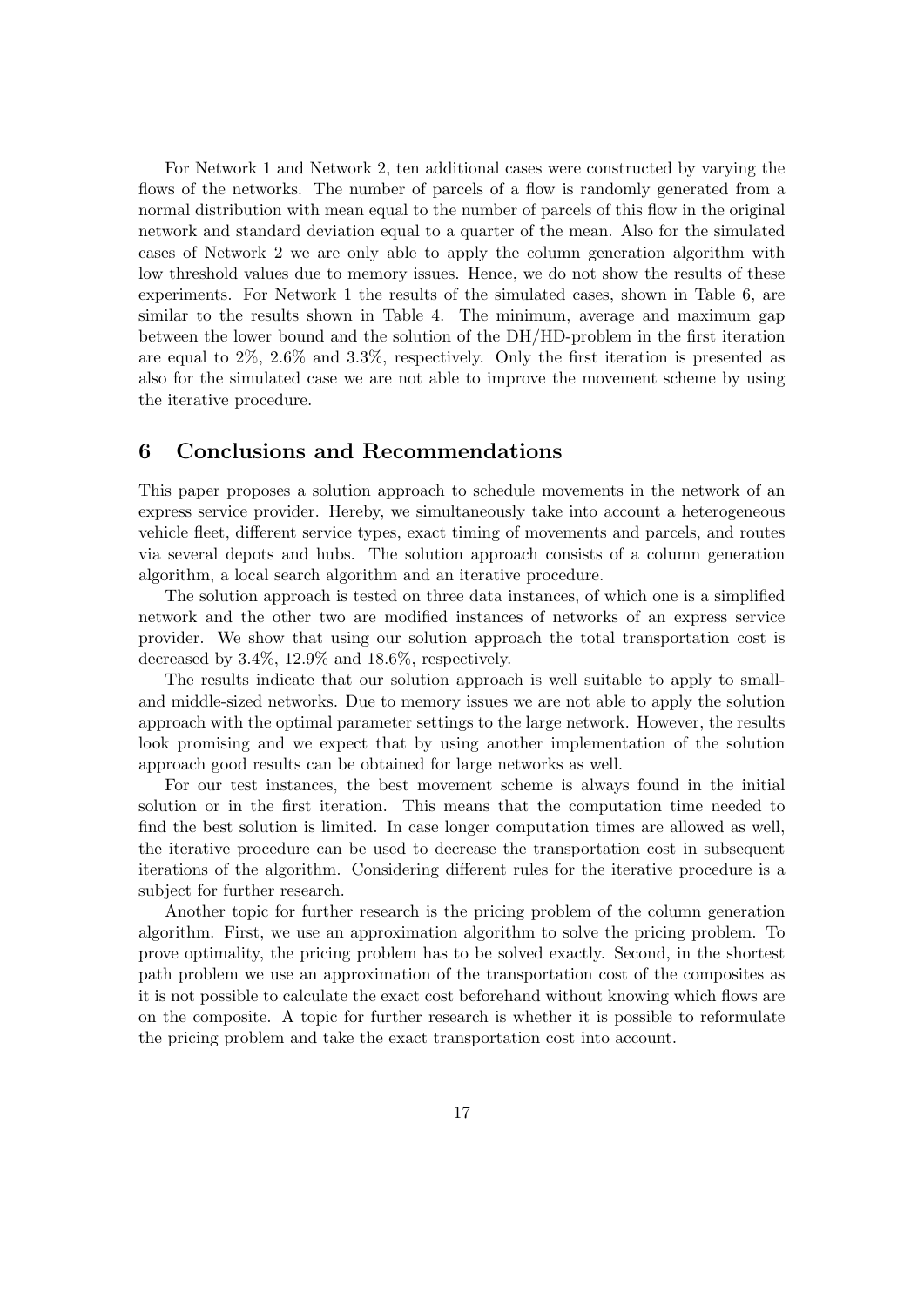### References

- E.H.L. Aarts and J.K. Lenstra. Local search in combinatorial optimization. Princeton University Press, Princeton, 2003.
- A.P. Armacost, C. Barnhart, and K.A. Ware. Composite variable formulations for express shipment service network design. Transportation Science, 36(1):1–20, 2002.
- A.P. Armacost, C. Barnhart, K.A. Ware, and A.M. Wilson. Ups optimizes its air network. Interfaces, 34(1):15–25, 2004.
- C. Barnhart and R.R. Schneur. Air network design for express shipment service. Operations Research, 44(6):852–863, 1996.
- C. Barnhart, E.L. Johnson, G.L. Nemhauser, M.W.P. Savelsbergh, and P.H. Vance. Branch-and-price: Column generation for solving huge integer programs. Operations Research, 46(3):316–329, 1998.
- T.H. Cormen, C.E. Leiserson, R.L. Rivest, and C. Stein. Introduction to algorithms. The MIT University Press, Cambridge, 2001.
- T.G. Crainic. Service network design in freight transportation. European Journal of Operational Research, 122(2):272–288, 2000.
- P.J. Dejax and T.G. Crainic. Survey papera review of empty flows and fleet management models in freight transportation. Transportation Science, 21(4):227–248, 1987.
- J.M. Farvolden and W.B. Powell. Subgradient methods for the service network design problem. Transportation Science, 28(3):256–272, 1994.
- K. Holmberg and J. Hellstrand. Solving the uncapacitated network design problem by a lagrangean heuristic and branch-and-bound. Operations Research, 46(2):247–259, 1998.
- J.M.Y. Leung, T.L. Magnanti, and V. Singhal. Routing in point-to-point delivery systems: Formulations and solution heuristics. Transportation science, 24(4):245–260, 1990.
- M.E. Lübbecke and J. Desrosiers. Selected topics in column generation. Operations Research, 53(6):1007–1023, 2005.
- T.L. Magnanti and P. Mirchandani. Shortest paths, single origin-destination network design, and associated polyhedra. Networks, 23(2):103–121, 1993.
- T.L. Magnanti and R.T. Wong. Network design and transportation planning: Models and algorithms. Transportation Science, 18(1):1–55, 1984.